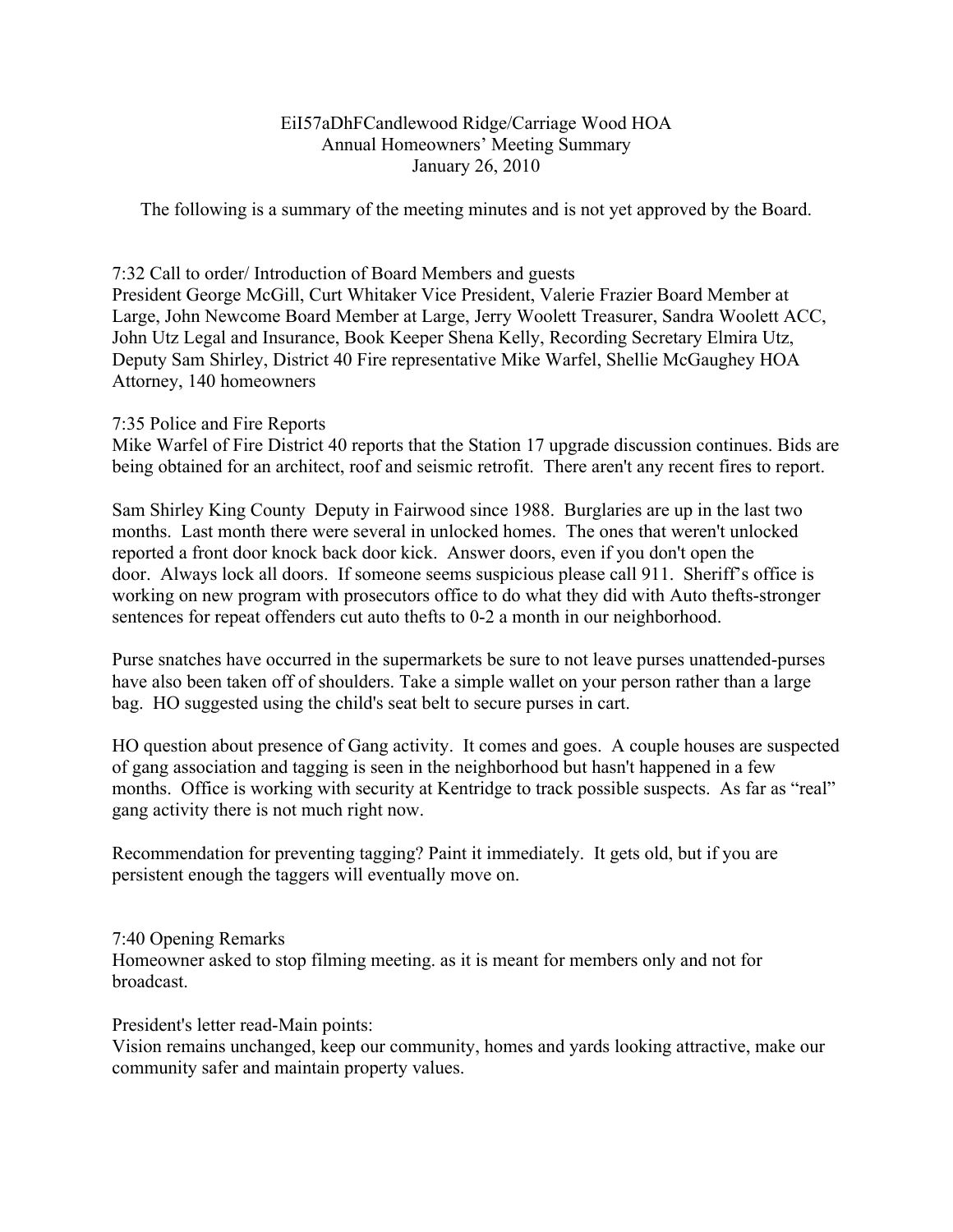To do this the HOA needs: compliance with the rental r&r's, maintenance of driveways, and yards, properly stored RV's Boats and vehicles, screening of garbage cans and more. Streets and sidewalks are homeowner's responsibility.

Please submit ACC requests and get approval before starting any external project. Be aware that the names of roofing materials has changed over time.

Lowest dues of HOA in the area, averages \$11.50 a month.

There are increasing reports of burglaries and car prowls-be a presence in your neighborhood and organize block watches. Be sure to report suspicious activities in our parks.

7:45 Daycare Issues/HO concerns and questions

Statement regarding legal case and home businesses by HOA board: "Our homeowners association has covenants that restrict the operation of businesses inside the association. Receiving these documents and signing a statement that you will abide by these rules is a mandatory part of closing the purchase of a home in our association.

These covenants can be changed by a vote of a 75% of the membership and in the almost 40 years of the existence of our home owners association no one has ever attempted to get this covenant changed.

Some have claimed a statement made in the meeting minutes many years ago about 'daycare impact' was a change in the covenants. That statement has no bearing on the application of the covenants, because the covenants can not be 'wished away'.

We received a complaint from a fellow homeowner concerning the operation of a daycare. We investigated the complaint and found that it was true and commenced our standard complaint procedure.

The homeowners failed to come into compliance and instead chose to sue the HOA.

The judge found that the lawsuit had no merit because the home owners association was doing exactly what it is supposed to do. Furthermore, the judge assigned much of the cost of the suit to the plaintiffs.

In their legal documents, the plaintiff's identified many other home businesses allegedly operating in the HOA.

The association has a responsibility to continue to follow it's procedures and confirm or deny the existence of the businesses and if they do exist, we need to work to have those businesses closed."

HO question -How to change CC&R's? Process is started with attorney to clarify process. The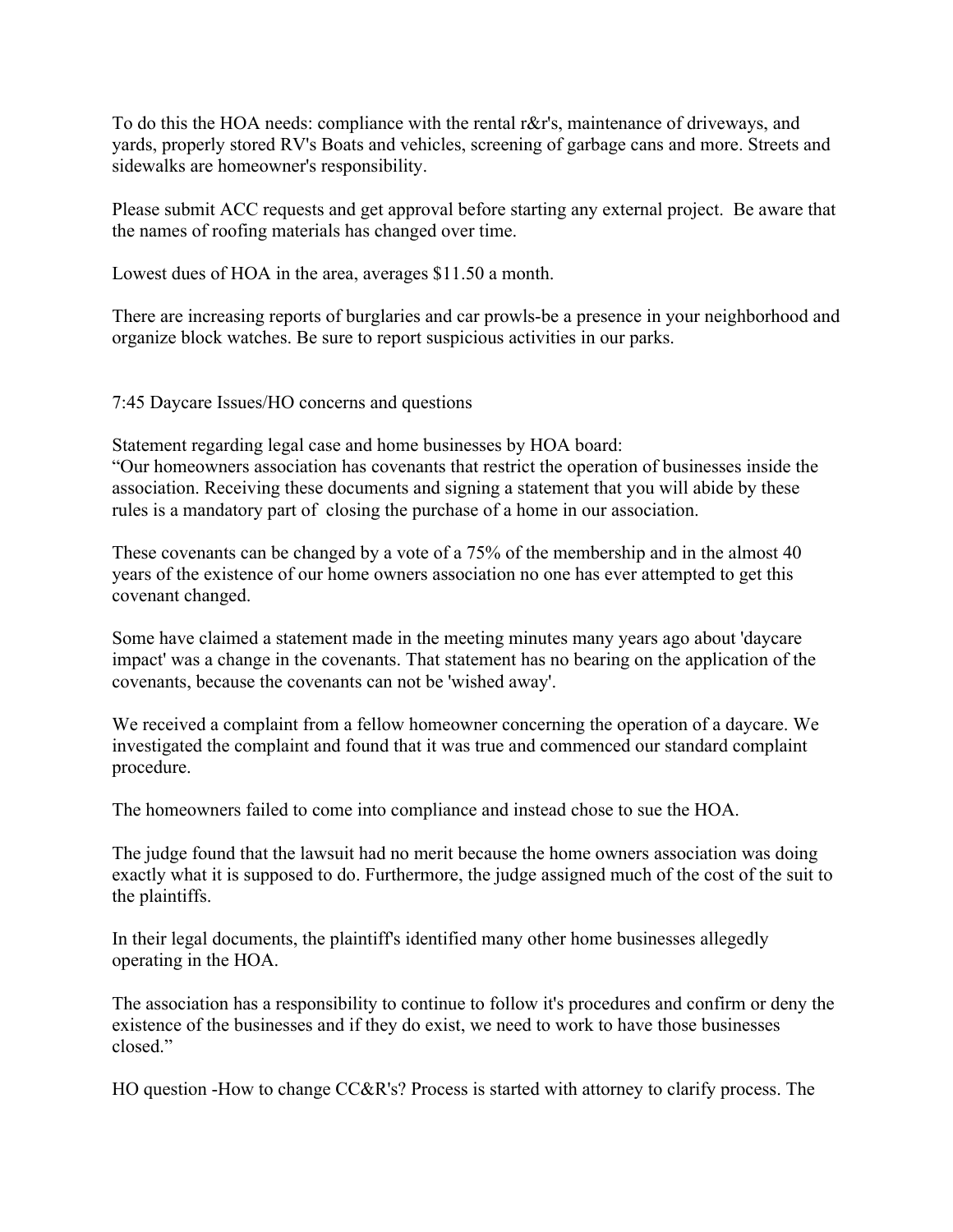information will be mailed to all homeowners and placed on the website.

HO question-How did "policy update" happen in 2004 to change how people looked at the rules regarding businesses and homes? The Board of 2004 created the enforcement policy to answer some of the same questions we are getting tonight. The contemporary policy update was upheld in court. The state case law determines that daycares are not compatible with the residential community-which is consistent with the enforcement policy update and the CC&R's. Homeowners were notified by mail and a comment period was observed with very little response.

HO question to attorney: Of the \$111,000 how much is for when "the plaintiffs filed a motion to compel"? Answer from attorney: Those fees were not part of the fees awarded, they were segregated out.

HO question to attorney: What was the rate of the HOA attorney in the recent court case? \$175 per hour was the attorney's rate. It was explained that the Insurance company for the HOA paid for the HOA's defense.

HO question to attorney: Were you offered the option of dismissing the case? Not able to reply due to sensitive legal information. Attorney reported that The Plaintiff's did not want to discuss the issue of attorney's fees when it was brought up for discussion.

HO expressed that he feels the board could solve the problem by re-defining "daycare" in enforcement policy as "daycare center". Board answered that may be true but that the changing of the word wouldn't change the need to enforce the "no home business" policy or address the conflict with the CC&R's or the other questions of enforcement.

HO question to attorney: If the HOA ignored the CC&R's is there then a risk the Board could be sued and possibly lose? Attorney replied that she could not comment on possible future cases.

HO expressed that she enjoys the children around. HO states that ACC chairperson targets her and she feels picked on.

HO concern with the Daycare, etc. HO for 18 years is concerned about the lack of community sense. She felt the board has become exclusive and shut off. Two years ago she sat by a new neighbor and was embarrassed by the arrogance of the board and some board members targeting HO's with clipboards. HO believes that the board doesn't want to dialog.

HO with daycare being closed States that at previous meeting the HO's supporting the Lowery's were asked to leave. HOA board member answered that none were asked to leave before the meeting was adjourned.

HO neighbor of the Lowery's-spoke in support of the Lowery's as they have helped through difficult times, etc. The only appearance of children in the neighborhood is when they were entered the house according to this homeowner. HO points out that there are many people in the neighborhood that have children.

HO states she was a former HOA secretary and had an in home daycare and that it was with the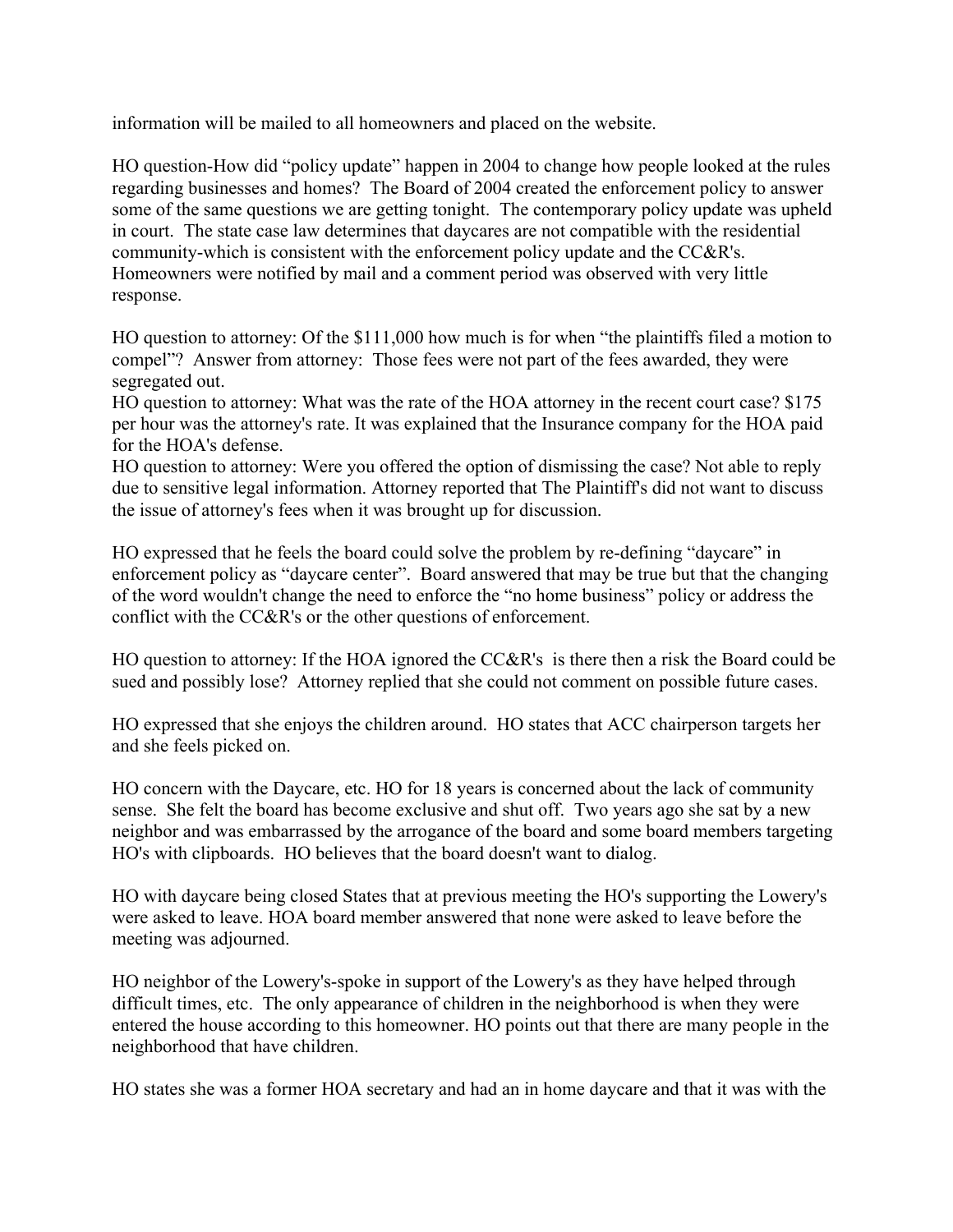board's approval. She was deposed by the HOA attorney during the Lowery lawsuit.

HO proposed that "policy" be amended to allow daycares if they meet certain criteria. Board member explained that part of the problem with that is there is not a way to verify compliance and that the CC&R's must be changed by Homeowners first to allow this.

HO thanked board for exercising diligence in closing a daycare next door to her as it has been fairly disruptive to her home.

HO read prepared statement declaring that the HOA's closure of their daycare is not fair and harmful to the community.

HO expressed that there is a need to go forward and determine how to honor people's desire to change the rules. Board answered that the HOA attorney has been contacted to find out exactly what HO's need to do to get the CC&R's changed and will be shared as was said earlier.

HO in neighborhood-what will be done about unlicensed daycares? What to do about tree service notified? It was explained that if a home business comes to the HOA board's attention via writing then the HOA will investigate and ask that business to close down if found to be in violation. The specific tree service could not be commented on, but it was explained that a home mailing address for a business is not the same as operating the business on the home site.

HO thinks the neighborhood is "ratting each other out" and the neighborhood needs to work together and not divide us. Says "we need to stop hiring attorneys".

HO since 1984 can't understand how things went "horribly wrong". Instead of "fiduciary responsibility" there should have been common sense applied when turning in the complaint about the Lowery's.

Issue of Homeowner's business-explained a mailing address is not the same as operating a business out of the home.

Board will mail out instructions for how to change the CC&R's once more information is received from the HOA attorney.

8:15 Committee Reports/Questions

Common Area Maintenance/Capital Improvements Report

2009 Common Areas Activities

- Removed several fallen trees and branches from the parks and common areas.
- We had 3 trees fall onto Homeowners property this year. Thankfully damage was not too bad. We plan on having the trees at CW inspected for decay or disease.

Several street drains plugged this year from leaves and debris – please note it is your duty as Homeowners to keep the drains clear on your streets – not the County's or the HOA's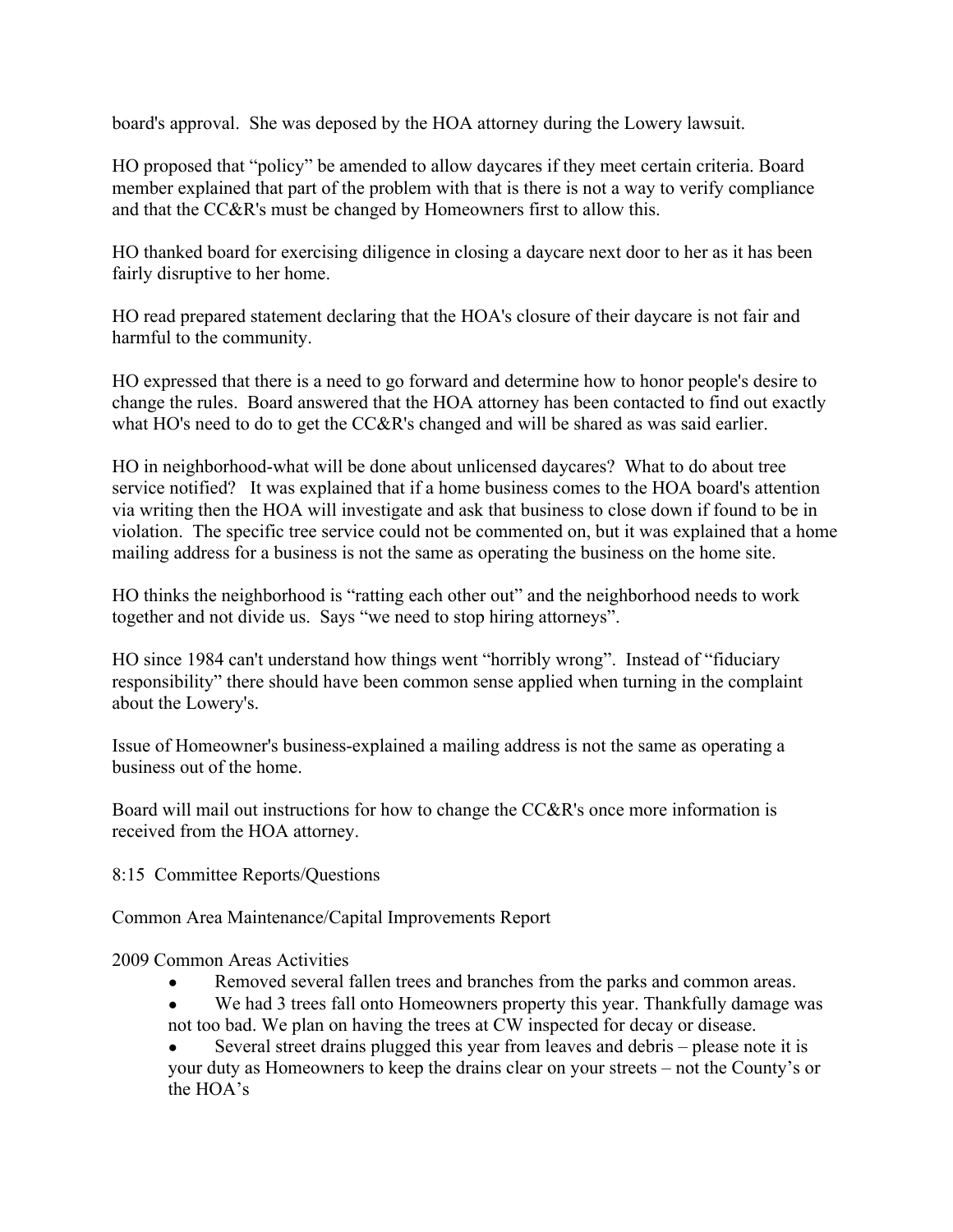Routinely inspected and repaired playground equipment. Had to replace two infant swings one at each park. We believe these were damaged by big kids standing on the infant swings

- Please note that the wooden bridge in CR Park can be very slippery when the temperature gets near freezing
- Held an Easter Egg Hunt event in CW Park.
- $\bullet$  Vandalism down from last year
- One Mutt Mitt Post in CW had to be reinforced
- Three entrance signs at CW were paint balled
- One car drove into CR Park and tore up the grass under the power line
- Call 911 if see unruly activity in park Case  $\#$  09-179682
- 13 large plum trees pruned along retention pond on SE 183rd in  $CW$
- Replanted and staked very large Cypress that had fallen over into HO's driveway
- Utility / Street work at CW. PSE is finally done but now Soos Creek W&S plans
- on doing work, we will notify all when we hear info

• Contacted King County to repair gate at CR retention pond – after 3 months finally repaired

Four youth soccer teams were given permission to practice at CR

Future CAM Tasks

- Replace removed trees and grass at CR main entrance.
- Clean up area along street of CW retention pond chain link fence.

Capital Improvements

- Setting aside at least the minimum suggested in our Reserve Analysis Plan
- Removed RR ties at CR entrance and installed large retaining wall blocks with caps
- Replaced both signs and Plexiglass backings at CR entrance
- Wire brushed dirt and moss from both brick signs at CR entrance

Possible 2010 Major Common Area Improvements

- Repair additional portions of asphalt path in CR Park.
- Continue Replacement of Signage at Entrances

HO suggested looking into lights to illuminate the entrance signs-possibly solar lights.

- Approx 250 hours of service provided in 4 to 6 hr segments at random times from Jan through Dec 2009.
- Main services:
- Trespassing in our parks after dark Majority of offenders nonresidents Neighborhood speeding

Illegal parking & parking on streets with expired tabs

Crime deterrent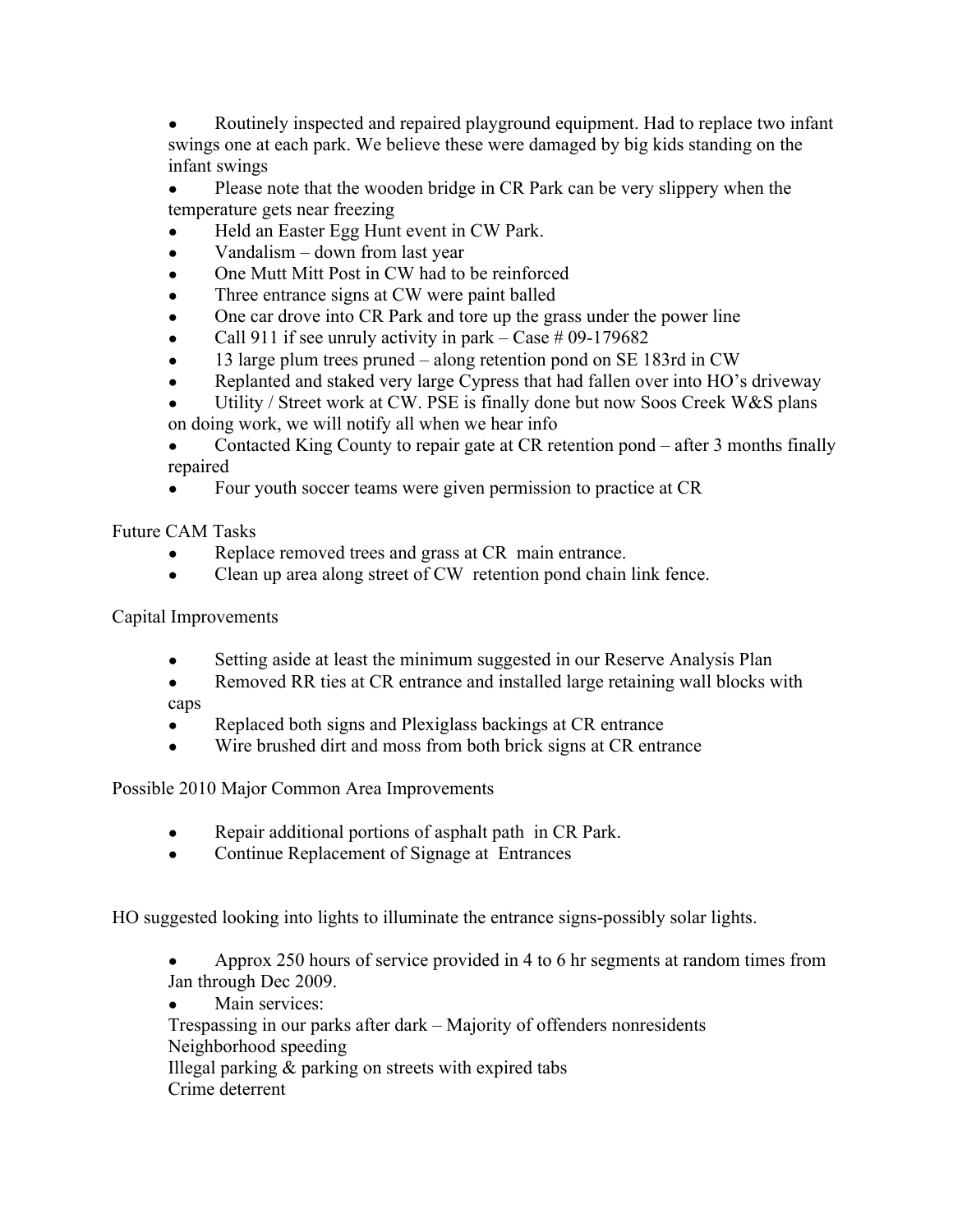- Feedback has been positive
- Approx 300 hours of service budgeted for 2010

Architectural Control Report

Requests Processed Period: 1/1/09 through 12/31/09

122 ACC Requests Processed

|           | 13 | Landscaping       |
|-----------|----|-------------------|
| $\bullet$ | 22 | Windows/doors     |
| $\bullet$ | 38 | Paint             |
| $\bullet$ | 16 | Roofing           |
| $\bullet$ | 16 | Fences/Gates      |
|           | 03 | Remodel/Additions |
|           | 04 | Garage Doors      |
|           | 02 | <b>Sheds</b>      |
|           | 08 | Miscellaneous     |

5 projects were started without an ACC request submitted or an approval given.

A nonrecurring \$100 fine can be imposed for not submitting a request or receiving approval prior to commencing work. Additional recurring fines can be imposed for not replacing unapproved materials in a timely manner.

Contact ACC via email or phone if no feedback received within 15 days of submittal. (HOA phone 425-738-8611 Ext 30 or architecture@crcwhoa.org). Contact Chairman if need to do emergency repairs using phone # or email address above. Please do not use personal home phone numbers.

Notebook of paint chip samples that meet HOA guidelines is available. Contact ACC Chairman for notebook.

Our CC&Rs and Rules and Regulations clearly state that exterior projects such as roofs, painting (even if painting the same color), windows, fencing, decks, driveways, major landscaping and patios require the submission and approval of an ACC request before commencing the project. The ACC has up to 30 days to respond to an ACC request but tries to respond much sooner than that.

Please remember we do not accept ACC request forms via email. Please mail them to CR/CW HOA, PO Box 58397, Renton, WA 98058.

Complaint Negotiation committee Report

#### Complaint Process

Our established policy is to act on perceived violations of the HOA's CC&Rs and Rules and Regulations (R&Rs), submitted to the HOA by residents or homeowners. The complaint must be submitted in writing and signed by the author. Letters should be addressed to the Complaints Committee at the HOA's mailing address. Each written complaint should state the facts of the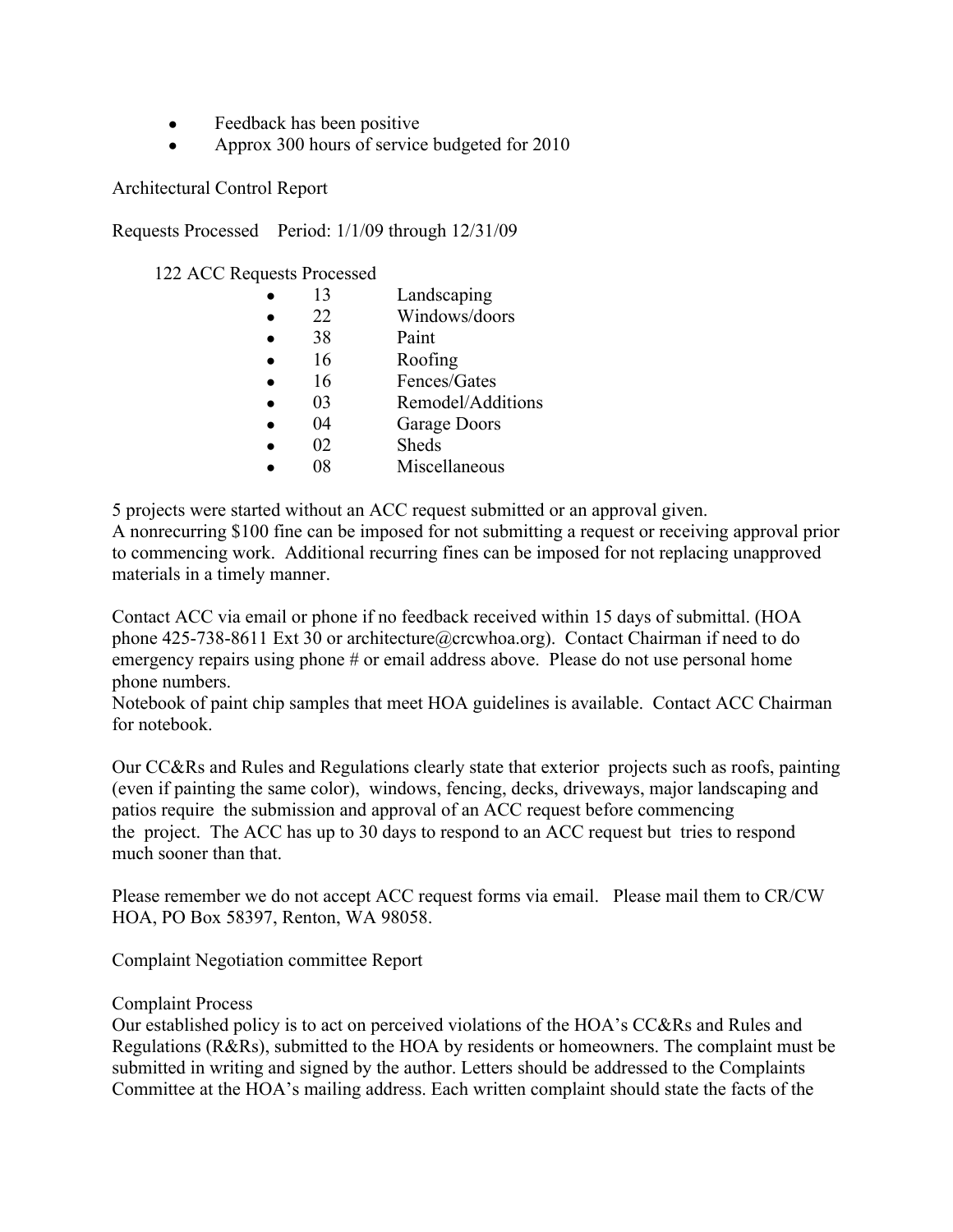violation clearly and identify the location of the problem (including the exact address with house number and street). The author's name, address and phone number must be included so the Complaint Committee may ask for additional information if necessary and to notify the author of complaint disposition. The HOA will keep confidential, to the full extent of the law, all personal information that is submitted, including the complainant's name. Just because a violation has not been detected or reported for a long period of time, does not mean it is no longer a violation.

Regardless, of the source of the complaint, all complaints are investigated by the Complaint Committee and a determination made as to the validity of the complaint. If the complaint is determined to be valid, the Complaint Committee typically pursues the problem following the enforcement guidelines established and approved by the Board of Directors. At this point, resolution of the complaint is the responsibility of the Complaint Committee and the Board of Directors.

Homeowner noncompliance in correcting a violation submitted to them by the Complaint Committee may result in fines being imposed and/or the matter being turned over to the Association's attorney. The Association's R&Rs provide for an Appeal Process whereby a homeowner may request a hearing to offer a defense or explanation to the imposition of a violation and/or fines.

The complaint process was put into place to identify and correct violations to the HOA's CC&Rs and R&Rs. The HOA does not have the resources to hire a service to inspect for compliance. Therefore, we rely on each resident or homeowner to report violations in a timely manner when they are observed.

Complaint Compliance Committee 2009 Activities

- 77 Complaints submitted in 2009
- 200 plus letters sent out
- 2nd and 3rd letters, where required, sent certified.
- 63 Complaints were closed.

# Legal & Insurance

Chairman indicated that areas related to legal and insurance had been discussed earlier in the meeting.

Treasurer Report

Available Funds Beginning of 2010

- General Reserve Fund \$25000
- Legal Reserve Fund \$20000

- Capital Replacement Reserve \$35267
- We have approx \$300,000 in capital equipment

Need to set aside minimum \$13,005/yr